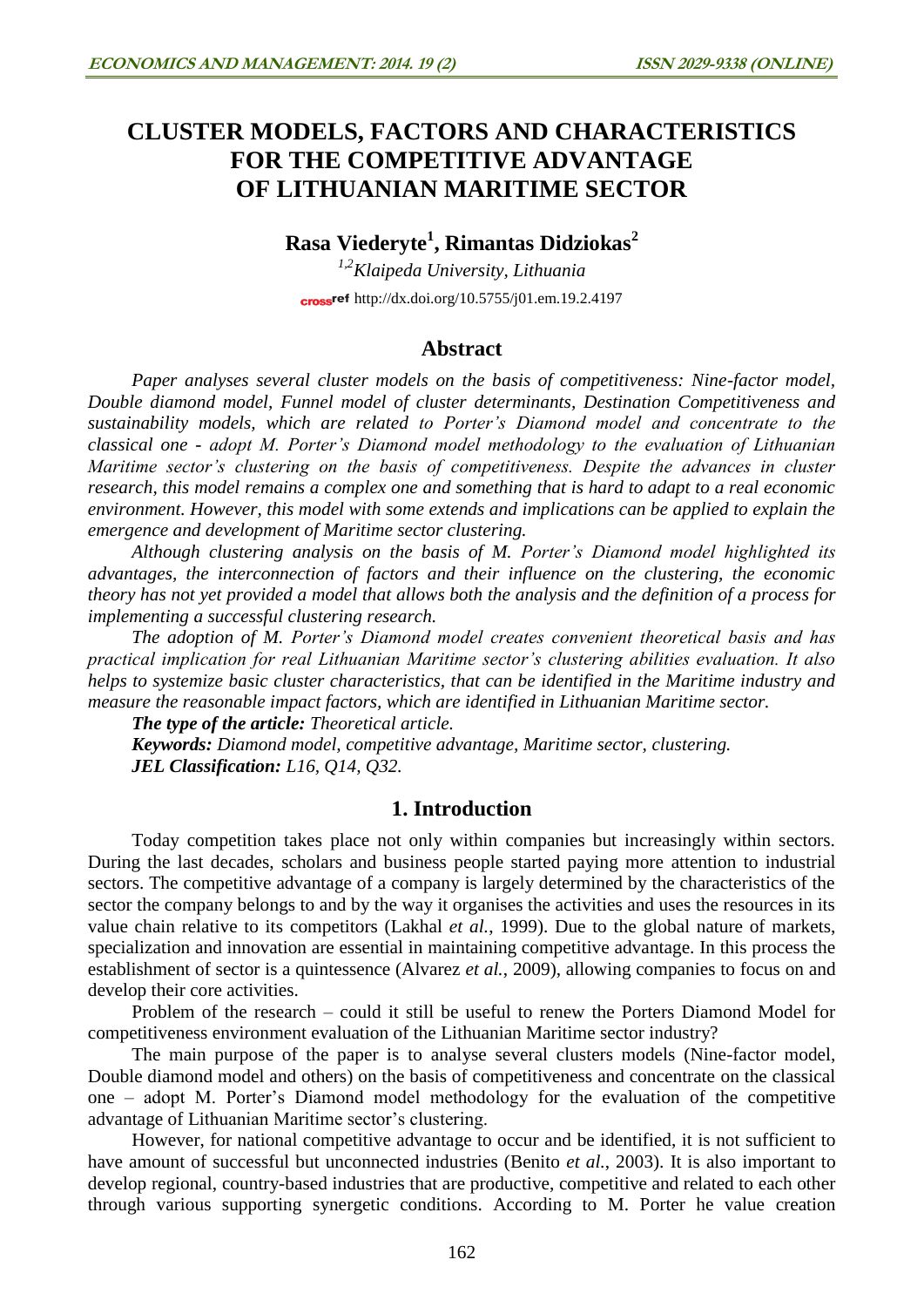potential of industries – their competitive advantages, is derived from the configuration of interrelated determinants.

In his earlier work, Porter (1990) developed a model which identifies the key sources of competitiveness, named Diamond Model. The model presents that competitiveness is gained from four interrelated influences according to 1) factor input conditions, 2) demand conditions, 3) related and supporting industries, and 4) the context for firm strategy and rivalry. The geographical concentration that occurs in clusters among actors enhances the processes of interaction between these four factors. While the diamond model is well-known to cluster researchers, we feel it is important to comment the model.

Background for research. Many of the studies (Wergeland, 1999; Heaver *et al.*, 2000; Langen, 2002 and others) present investigations of the various maritime related sectors in conjunction and analyze how they fit together. Others (Knarvik *et al.*, 1999; Manus, 2007 and others) look for potential linkages between the service-oriented shipping sectors and the manufacturing-oriented ship industry sectors.

Although the literature on industrial sectors is abundant and is still increasingly tremendously, most of the literature focuses on the most of the explaining reasons for the success of such kind of regions and does not solve the question how these specific sectorial industry profiles come into existence. In most of the case studies (Zhang etc., 2006), this question is presented for the specific situation of the region that is observed. That is to say, those studies to some extent can be described with very specific explanation for specific emergence and development of a specific sector clustering.

Industrial clusters, such as Maritime clusters, have been defined by leading scientists in the past and they are still vital-adopted for regional economic development as clusters in particular regions enhances regional long-term competitive advantages. Thus, clusters are geographic concentrations of interconnected companies, specialized suppliers and service providers, firms in related industries, and associated Institutions (i.e. universities, licences agencies and trade associations) in particular essential fields that compete but also cooperate (Porter, 1990; Fernando *et al.*, 2012).

Presented research paper is valuable concerning the analysis of adopted Diamond model, which could be useful for measuring competitiveness of the national Maritime environment in which individual business units, organizations and industries operate. Adoption of M. Porter's Diamond model methodology for clustering abilities evaluation in Lithuanian Maritime sector is original and on the basis of real sector clustering abilities economic evaluation, which was never presented before.

# **2. Method**

A central point in this research is therefore the Porter's Diamond Model. A deductive approach is applied in this article. Used research methodology: scientific literature analysis and synthesis, primary and secondary data collection, non-experimental research. Concerning the theoretical approaches, the case study of Lithuanian Maritime Sector clustering on presented Porter's Diamond Model determinants here is summarized.

# **3. Results**

Before starting, it is necessary to deal the term, which will be used in this article – cluster. Having similarities with economic agglomerations, clusters are created by interrelations between firms that conduct business activities in the same field and in which innovation is an important power that influences the competition level and the companies' development stage (Krugman, 1991). Clusters include customers and distribution channels, manufacturers of raw and complementary products or services, companies related by knowledge, technology use or common inputs, linked industries, suppliers of specialized inputs, machinery, automotive services and specialized infrastructure, related institutions such as universities, other research organizations, training, standard-setting and licencing organizations and associations (Cortright, 2006). Maritime sector clustering processes on the basis of competitiveness perspective here are analysed through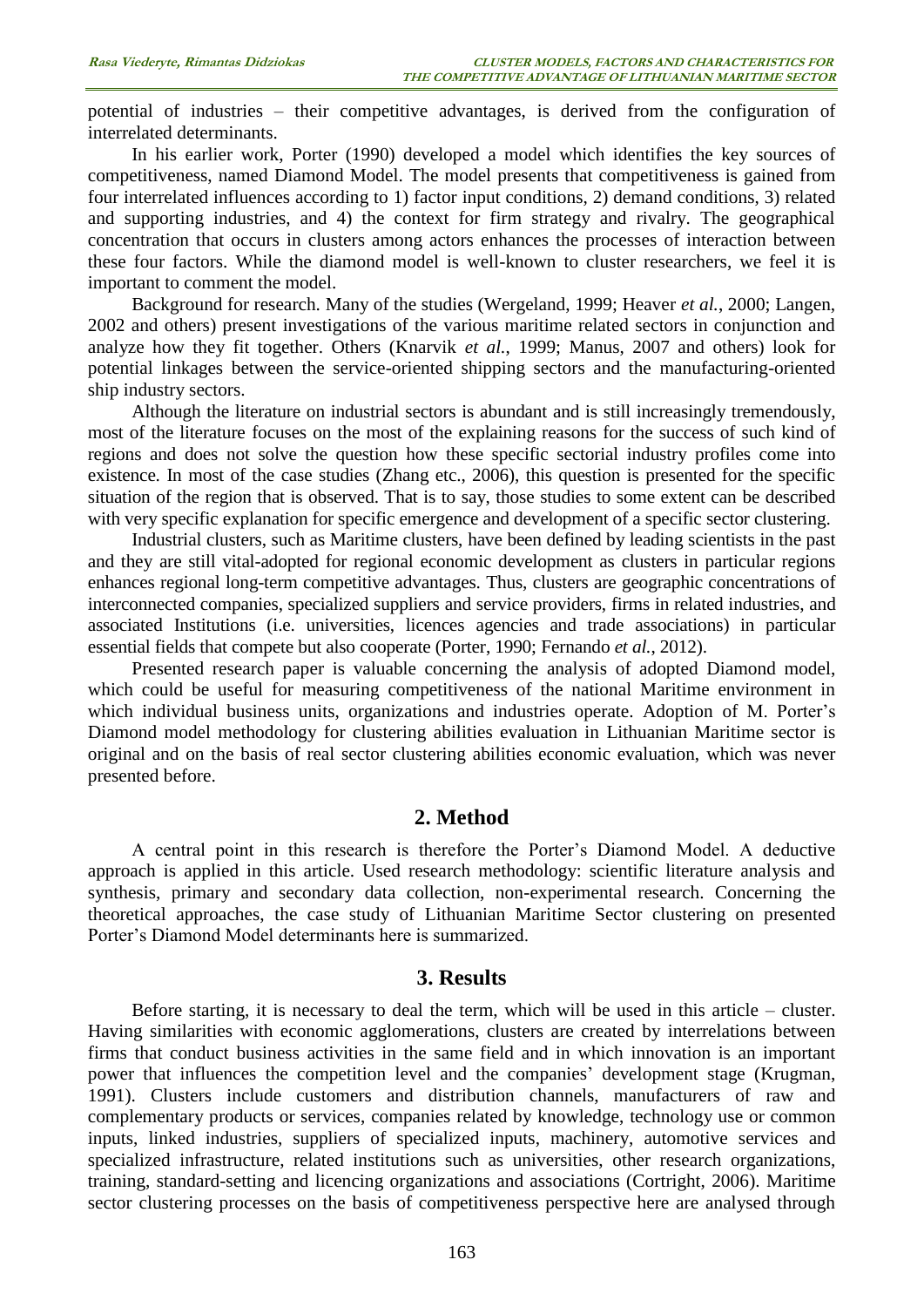cluster determinants.

There are some existing models in explaining the development of industrial clusters. Among them, Porter Diamond Model prominently stands out. Porter (1990) pointed out that huge variety of definitions and perspectives existed with the concept of competitiveness, as cannot term which one is best (Fernando *et al.*, 2012).

#### **M. Porter's Diamond and related models importance**

M. Porter developed Diamond Model to explain a specific national or regional competiveness. M. Porter used a diamond-shaped figure as the essential basis of a framework to illustrate the components of achieving the national (regional) advantage. M. Porter (2000) considers that the industrial cluster is the result of the four interrelated conditions combination that makes the "diamond of competitive advantage": factor conditions, demand conditions, related and supporting industries, and firm strategy, structure and rivalry.



**Figure 1.** Porter's Diamond Model

- 1. Factor conditions: these conditions include factors of production such as specialized infrastructure, skilled labour force, and educational institutions that all companies in the cluster can use it. Demand for products and services from the specialized cluster will increase, because no other known type of location could provide the same complex of services and products.
- 2. Demand conditions: demanding customers will influence industry cluster companies to continuously innovate and stay on the high-top position. Cluster companies must cooperate with their customers in order to meet their needs and follow them. Meeting and identifying the demand of customers will help cluster firms to compete more successfully in global markets.
- 3. Firm strategy/rivalry: this factor refers to the conditions governing corporate organization and aspects of rivalry among firms strategies in the same cluster. If cluster companies choose to continuously overview, renew and invest, then they will remain competitive (Zhang etc., 2006). If these companies compete with others in the same industry cluster, they will be motivated to constantly innovate in order to differentiate themselves from their rivals. Both firm strategy and rivalry influence regional competiveness drawing on regional innovation systems dynamics.
- 4. Related and supporting industries: this aspect refers to the contemporary of capable, locallybased suppliers and competitive related industries. Cooperation between companies and their suppliers creates innovations (Zhang etc., 2006), because it is necessary to those companies to exchange knowledge and technologies about new services and products.

M. Porter argues (Zhang etc., 2006), that the more developed and intense the interactions between these four sets of factors, the greater will be the productivity of the firms concerned.

Chance: usually referred to such big reform and breakthrough as innovation, technology and knowledge transfer, general invention, technology, and market needs. Chance conditions are crucial to the industrial competitive advantage gaining.

Government: the decisions of government that influence the competitiveness of industrial clusters through different means such as policies and strategies, rules, regulations, taxation, etc.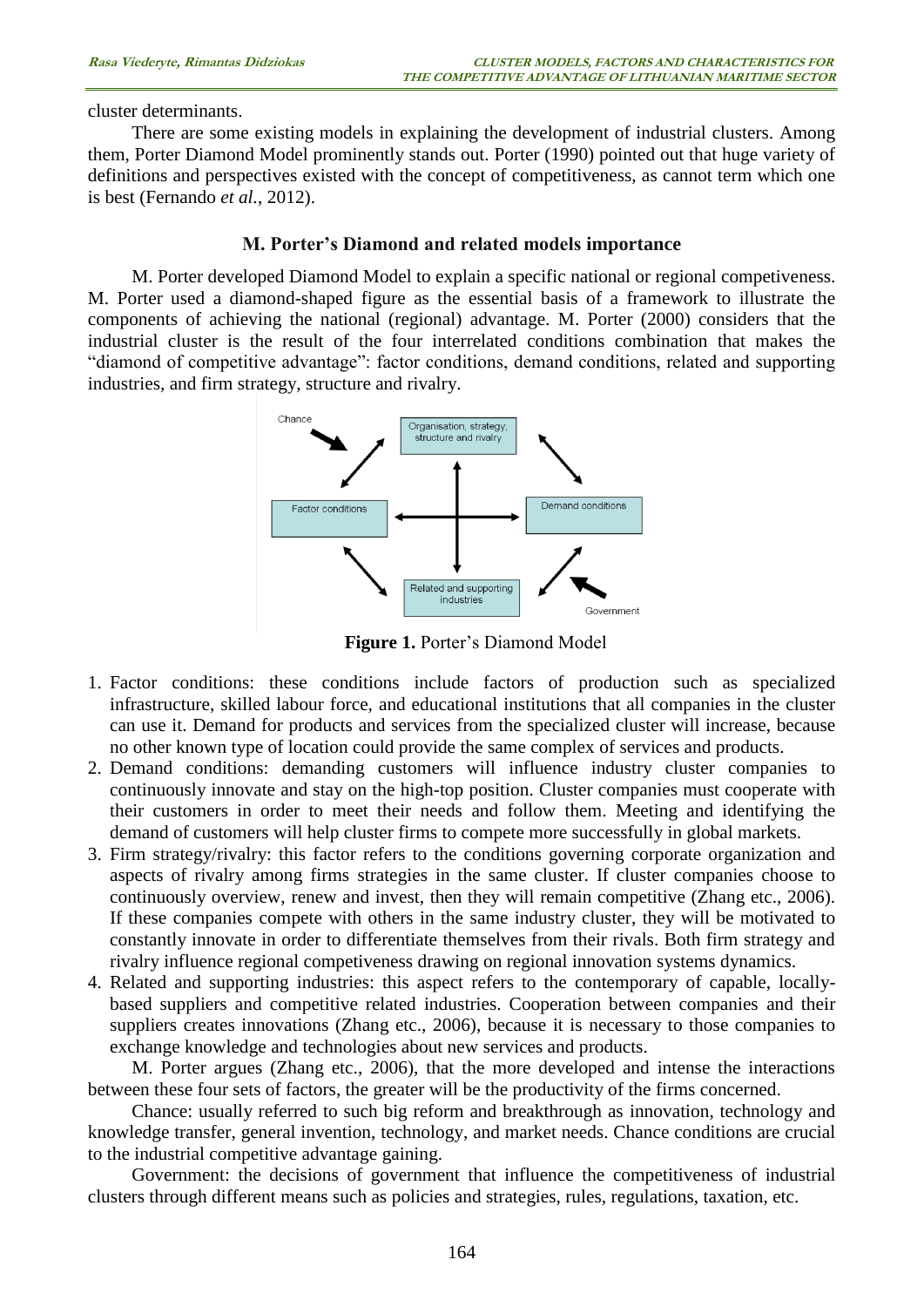As mentioned earlier, there are many debates about Porter's Diamond Model. Developed countries domestic firms can establish competitive advantages depending on their home base. But to small counties economies, especially developing counties, the firms do not necessarily obtain their domestic economic equivalent to the diamond model, some of them lack enough large market, others lack capital and technology conditions.

Based on the Porter Diamond Model and trying to introduce some adoptions to the Diamond Model, many researchers developed their explanatory models to nation competiveness (Boja, 2011; Manus, 2007 and others). They also can be viewed as models to explain the emergence and evolution of Maritime cluster factors and conditions.

Rugman and D'Cruz (1993) argues, that only home country Diamond cannot explain and analyse the competitive sources of Canadian firms, because of the America-Canada Free Trade Agreement, multinational activity between two countries are increasing. Based on this point, Rugman and D'Cruz developed Double Diamond Model (Figure 2).



**Figure 2**. Rugman and D'Cruz Double Diamond Model

Because this Rugman and D'Cruz model was applied just for Canada and USA economic relations, other scientists (Moon, Rugman & Verbeke, 1995) further expanded Generalized Double Diamond Model, which is appropriate to all small countries' economies (Figure 3).



**Figure 3.** The Generalized Double Diamond Model

In this model (Figure 3) the Diamond consists of domestic Diamond and international Diamond, also global Diamond. The inside-line shows the domestic Diamond; the outside-line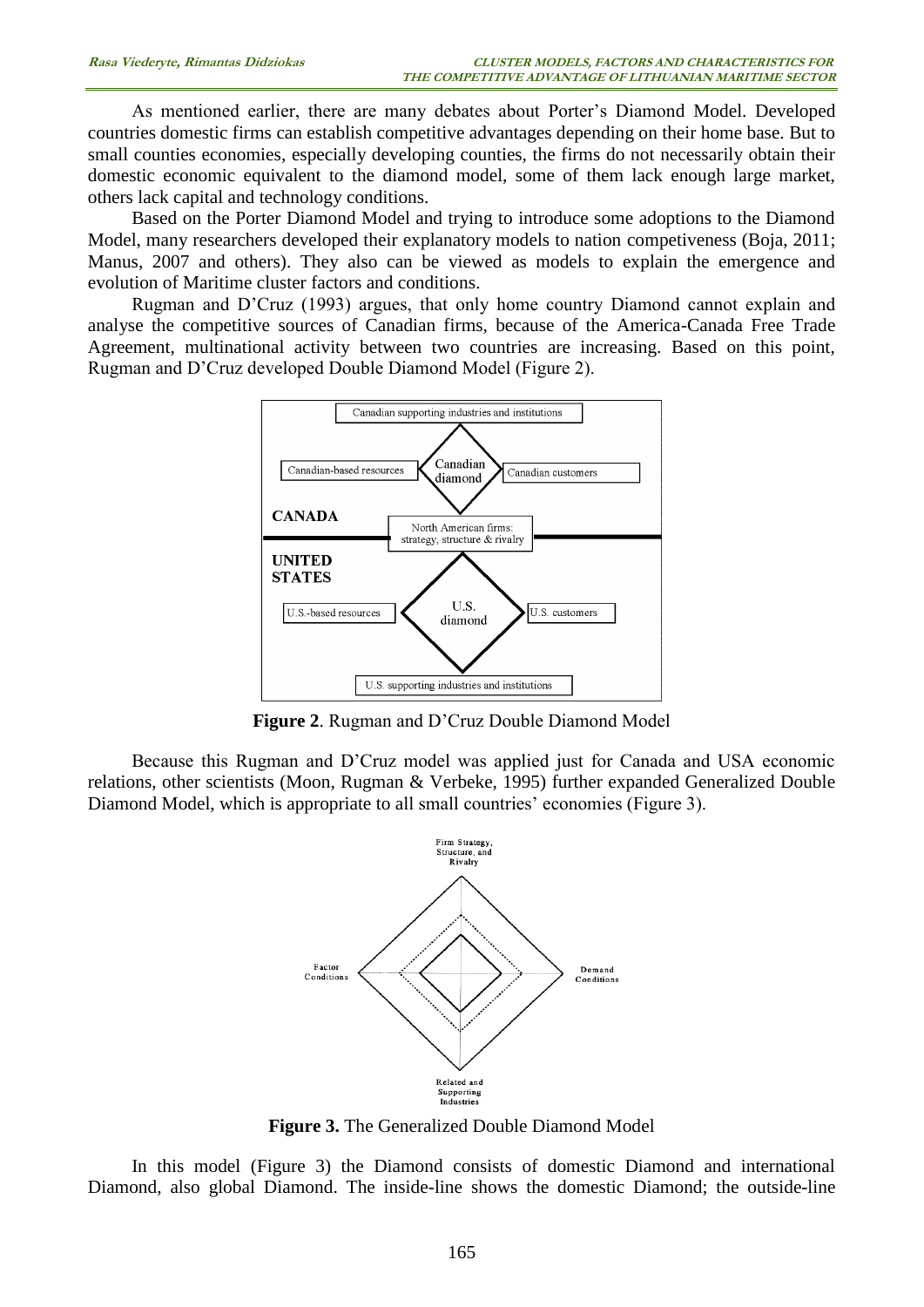represents the global Diamond and the line between them stands for the international Diamond, which means multinational activity (Moon, Rugman & Verbeke, 1998).

Other model, the Nine-Factor Model, was created by South Korea scientist Cho D. Sung (1994). Based on country's experience, author argues that the determinants of competitiveness can be grouped into two divisions: 1. Material factors including resource endowment, commercial environment, related and supporting industries and domestic demand; 2. Human force factors, which consist of labour force, politicians and bureaucrats, entrepreneurs and professional managers, and they all create, inspire and control other four material factors and improve the competitiveness.



**Figure 4.** Nine-Factor Model

It has to be mentioned, that above represented models are based on the specific economic background, thus these models inevitably have their own limitations.

Another model defined by Solvell (2008), is built around the actors which decisions and actions can influence the cluster development (Figure 5).



**Figure 5.** Funnel model of cluster determinants

The cluster is an economic case that is affected at all economic conditions (Solvell, 2008): (1) locally by microeconomic and regional development policies; (2) macroeconomic – by the country and global economic environment; (3) at company level by the economic relations inside the cluster structure.

Over the past two decades, field of research has been grown which has forced to develop a theoretical and conceptual basis for achieving the competitiveness level. The contemporary stage in the developing knowledge and competitiveness theory having achieved a convenient basis upon which to identify relevant attributes of destination or cluster competitiveness, as an added value in turning the focus of research move towards achieving relative importance of attributes on productivity and competitiveness. In the decade of 1990's, Crouch and Ritchie developed a conceptual model of destination competitiveness, by combining the factors and conditions in Porter's Diamond model (Fernando *et al.*, 2012) (Figure 6).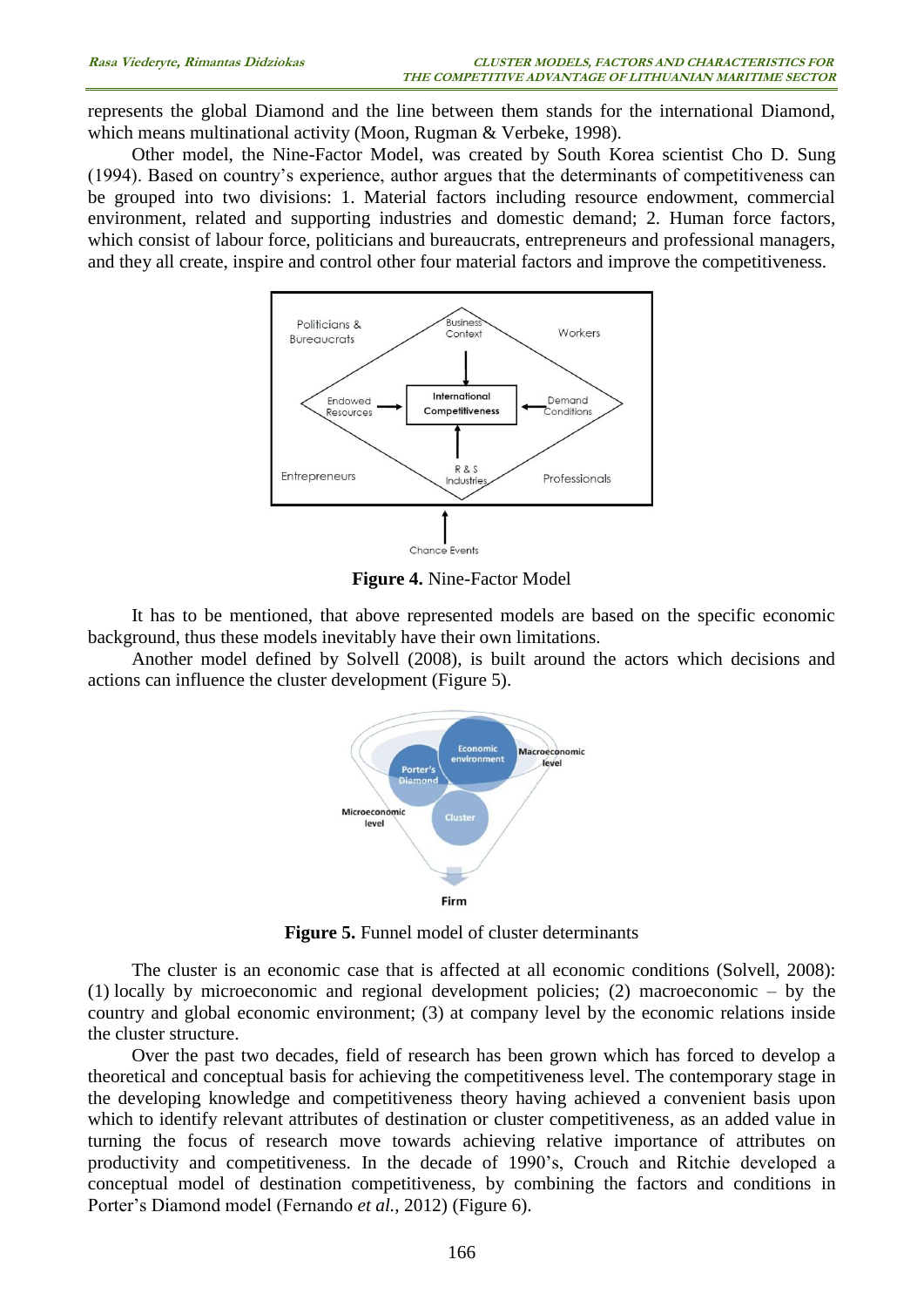

**Figure 6.** Ritchie and Crouch Destination Competitiveness and sustainability model

Their model presents destination competitiveness, which is based upon destinations' resource achievement and abilities to deploy resources and acknowledge the power and impact of global macro environmental conditions and competitive micro environmental effects, (Ritchie and Crouch, 2010). Inspired by the idea of making more competitive towards tourism sector, Dwyer and Kim introduced an integrated model by combining the main elements in Crouch and Ritchie model and Diamond model (Fernando *et al.*, 2012).

Although, Porter's cluster theory has faced criticism for its profundity, it has proven as the most influential and still convenient tool for analysis of cluster environment and has become a classic concept in the field (Maritime cluster analysis on the Central Baltic region, 2012).

As the message of clustering was discussed in 90's by Porter, is quite challengeable and still in wide variety of discussions in present research times. The clusters are relevant to all types of geographical locations and different in their activity areas, size, economic impact, but as in common, exhibit positive impacts of company productivity proximity. Globalization has given more impact to specialization as new clusters develop in transition economies and old clusters in advanced economies focus on much more advanced or specialized activity areas or disappear.

# **Cluster characteristics and factors in the Lithuanian Maritime Sector**

The adopted M. Porter's Diamond model could create convenient theoretical basis and have practical implication for real Lithuanian Maritime sector's clustering abilities evaluation. It also could help to systemize basic cluster characteristics, that can be identified in the Maritime industry competitiveness patterns and measure the reasonable impact factors, which are identified in Lithuanian Maritime sector, in whole clustering abilities evaluation system, based on adopted Diamond model structure.

As pointed earlier, there are four critical areas for testing industrial sector clustering features: Factor conditions, Demand conditions, Firm strategy, structure and rivalry and Related and supporting industries. In addition to those features of a country's competitive area, there are two meaningful influences: Government and Chance – that may have impact on a level of success achievement. Each of those elements will be theoretically analysed in the following context of the Lithuanian Maritime Sector.

*Factor conditions.* Factor conditions concerning Lithuanian maritime sector, cover several components from economic, cultural, educational, technological and other important areas. Access to specialized competence in particular research through technology transfer, technology and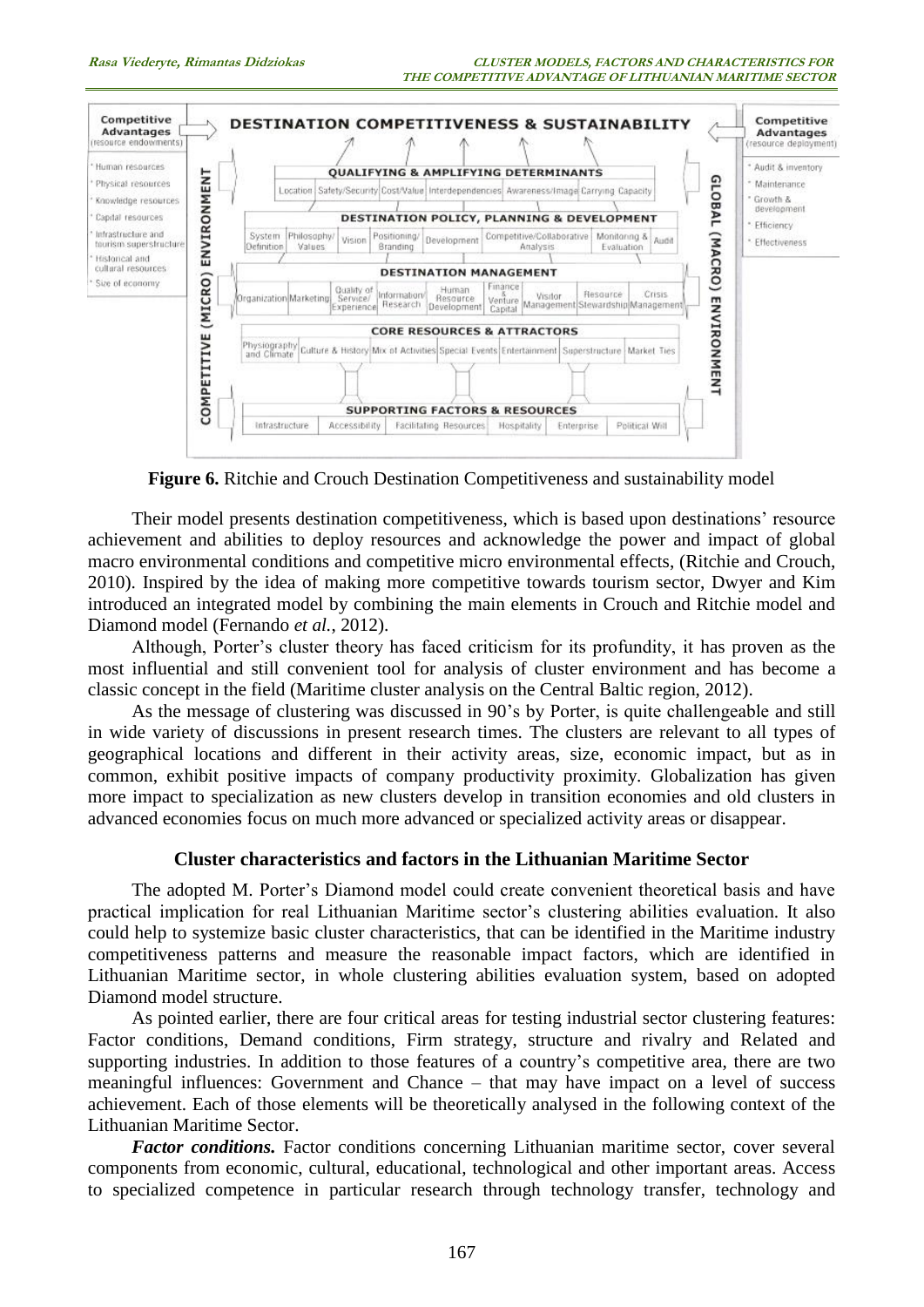market knowledge increases the quality of products and services. Klaipeda University and Lithuanian Maritime Institute are the main suppliers for such specialization competences.

Regarding the factor of input conditions, the Diamond model focuses the importance of specialized inputs such as availability and cost for labour, capital and land. Such specialized conditions develop to fit the needs of a particular economic activity, such as the availability of trained labour force or a research infrastructure that is specifically oriented to the cluster's company's needs (Teigland *et al.*, 2007). These conditions are important as local factors since they are difficult to be allocated and difficult to imitate in other geographic regions.

Lithuanian Maritime Sector creates its own important factor conditions such as skilled resources and technological basis. Influenced conditions such as a labour power or scarce raw materials tend companies to develop new methods and this innovation often leads to a national long term comparative advantage. Even Lithuanians do not have strong linkages to maritime traditions and culture, the knowledge and competence also maritime cultural identity strengthening of those that work in a sector is on the premium importance. A dependence on exports and imports through the seaports, shipbuilding, ship repair and cargo transfer have strengthened the connections to maritime activities and provided a rationale for developing a maritime educated workforce.

Physical resources such as access to modern shipyard, well developed infrastructure and superstructure are vital for Lithuanian Maritime Sector. Despite of seasonal variables, Lithuanian maritime port is active through round-year period.

*Demand conditions.* The maritime industry is by its nature a global industry. Maritime industry demand conditions reflect the Global demand trends. Lithuanian Maritime sector companies follow the situation in global market and successfully operate within various niches in global shipping markets. Most of the turnover comes from overseas trade in the Shipbuilding and ship repair sector and the similar figures are for maritime services industry, shipyards.

Lithuanian Maritime Sector companies successfully develop products, primary and support services, know-how and commonly wishes to become and industry leaders in the global market. Although much of the activity in the maritime sector is internationally oriented, demand conditions in the home market remain important.

Demanding customers put pressure on local firms to develop new products and services also care about rate of innovation, what later leads Maritime sector companies to trade in global market. While the local market size can strongly influence local competitiveness, demand conditions are accepted primarily as qualitative factors in the context of an industrial maritime sector. Thus, the diamond cares that sophisticated and demanding local buyers contribute to a cluster's productivity and competitiveness basis. A strong specialized local market forces local companies anticipate global activity areas and economic trends.

However, many of the Lithuanian maritime sector companies are strongly dependent on a set of very few customers and manage very narrow markets, level of innovation also depends on innovation demand formed by customers.

*Firm strategy, structure and rivalry.* Major part of the Lithuanian Maritime Sector firms is internationally identified and internationally competitive. Although most of these companies are well-known in Baltic Sea region market. Strong competition in national and international environment plays important role in competitive environment both: nationally and internationally.

The Diamond model focuses mostly underlining the importance of local rivalry. The idea is that local rivalry fulfils intensity and an economical dimension to the competition that most companies perceive in the global market. Firms in a local environment tend to develop relations of rivalry, where the company down the road is often seen as the "prime enemy". Benchmarking in relation to countries neighbours (companies and networks) is more direct, mostly for reasons of local prestige and partly because direct comparison is simplified (Malmberg & Maskell, 2002).

Local rivalry forces Maritime sector firms to move beyond basic advantages that the home country may enjoy, such as low factor costs. Cooperation between companies tended to happen most often for activities related to common interests between firms, however it is difficult to recognize clear relationships and collaboration aspects generally. Most of the companies try to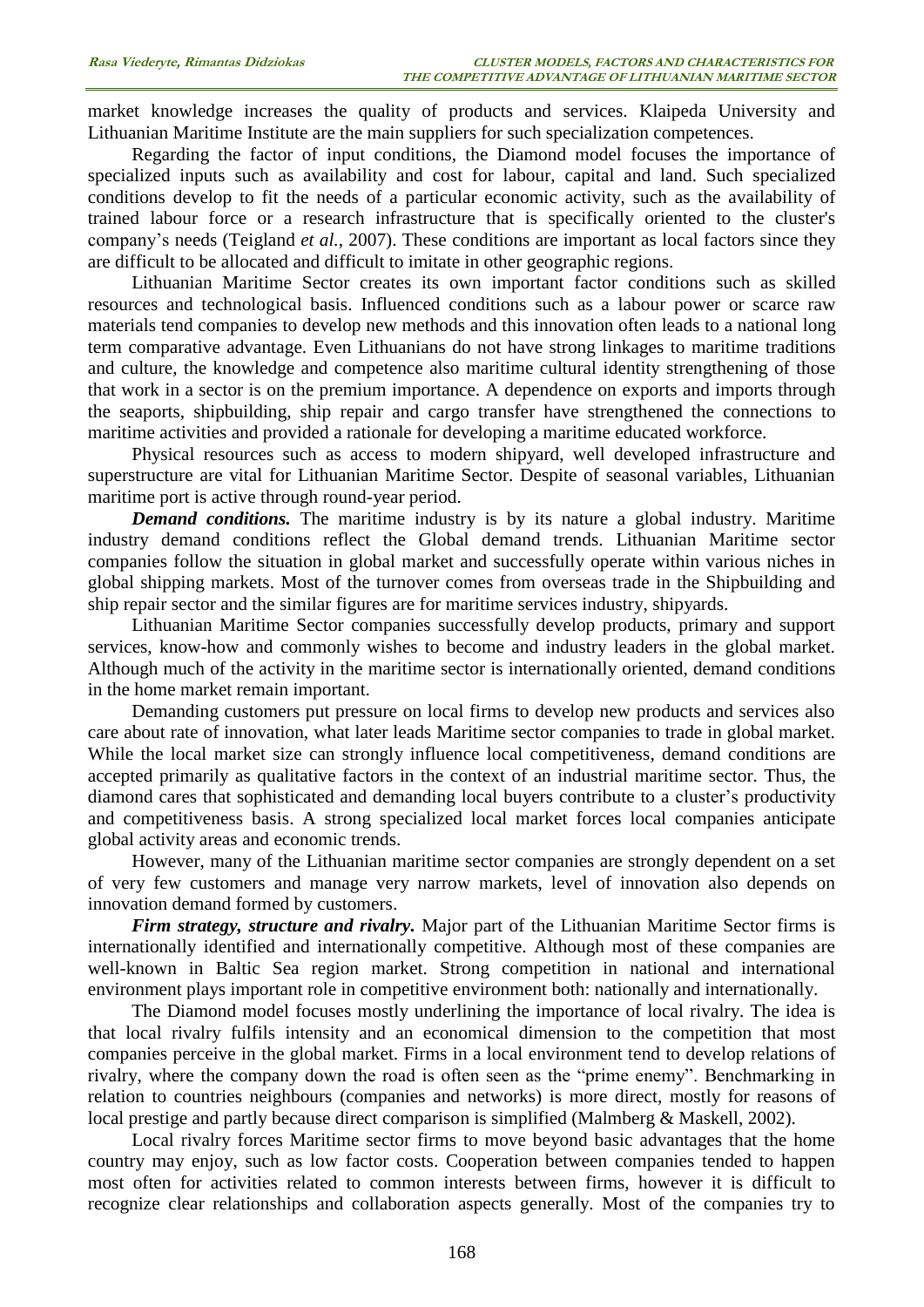strengthen the efficiency and innovation separately; despite of other Maritime sector companies needs even on the basis of collaboration abilities and outputs.

*Related and supporting industries.* It must be noted, that there's no industry without linkages to cooperation between. Reliable access to good quality supplies at the right price is the key to make a profit while keeping customers satisfied. Also, complementary competences are needed to cover new ground in the development of new products and processes (Benito *et al.*, 2003).

Related industries to Lithuanian Maritime Sector can be identified as industries which partly coordinate and share activities in the value-chain and the those which produce complementary products related to the core industry: Communications and IT industry, electricity equipment manufacturing industry, metal products, machines and equipment manufacturing industry, chemical industry and related sectors representing research and education part, also public services transferring and marketing. Although, institutions like Klaipeda University and Lithuanian Maritime Institute are valuable providers of new knowledge in analysed sector, still there is a lack of permanent strong relations for research and development (R&D) relations between research institutions and Sector companies; most of R&D contacts with the scientists are based on personal initiatives for separate periods of the "problem-solving" or "task-solving" collaboration basis. According to the survey, shipping services during the past two years had lower contact intensity with R&D institutions than ship building and ship repair had the closest contact.

Finally, in terms of related and supporting maritime industries, the Porter's Diamond model points to the issue that innovation, productivity and competitiveness tend to be shared through synergy effect across firms and industries locally. In other words, the presence of a set of worldleading suppliers in separate regions may positively impact the upgrading of other companies in the local economic system by not only helping to develop production and reduce transfer costs, but by also further enhancing competitiveness through innovation in agglomerated developments.

When local supporting industries are competitive (Mohamed, 2010), companies enjoy more cost share, cost effective and innovate inputs. This effect is strengthened when the suppliers themselves are strong international competitors.

*Government and Chance.* Lithuanian government plays an important role in shaping the environment in which Lithuanian Maritime sector companies compete. Government instruments are: tax regimes, large-scale investments in infrastructure and port superstructure, various support and subsidy schemes, which affect competitiveness of the firms and its agglomerations. The policy emphasis by following the requirement of Structural funds affecting policy was re-directed towards upgrading skills, resources and capacity in Maritime sector, instead of previous focus on costs sharing and costs reducing strategies. Although for shipping companies' tax policy issues still are their prime policy instrument target since 1990.

The Lithuanian Maritime Sector is meaningfully was influenced by a variety of chance factors – factors that largely outside the scope of control of individual participants in an industry (Benito *et al.*, 2003). One of the influencing factors is concerned with the Ministries control areas – the same Maritime Sector industry elements are under the control of different Ministries: Port as control area belongs to Ministry of Transport and Communications, while maritime sector companies, mostly representatives of shipbuilding and ship repair sub sectors, are under Economy ministry control area.

Other examples range from economic factors like market cycles, exchange rates, oil price levels to such factors as new technologies that on the extreme can affect industries efficiency. In terms of technology development speed, the most profound undoubtedly is the IT and communications area, which may open unforeseen developments in logistical systems (Stopford, 2002).

### **Diamond dynamics**

It must be noted, that the above mentioned factors and determinants have been analysed separately as if they were without linkages to each other. The effect of one point in this Diamond Model depends on others (Mohamed, 2010). As example, factor disadvantages will not support companies to innovate unless there is enough sufficient rivalry. The Diamond in this meaning is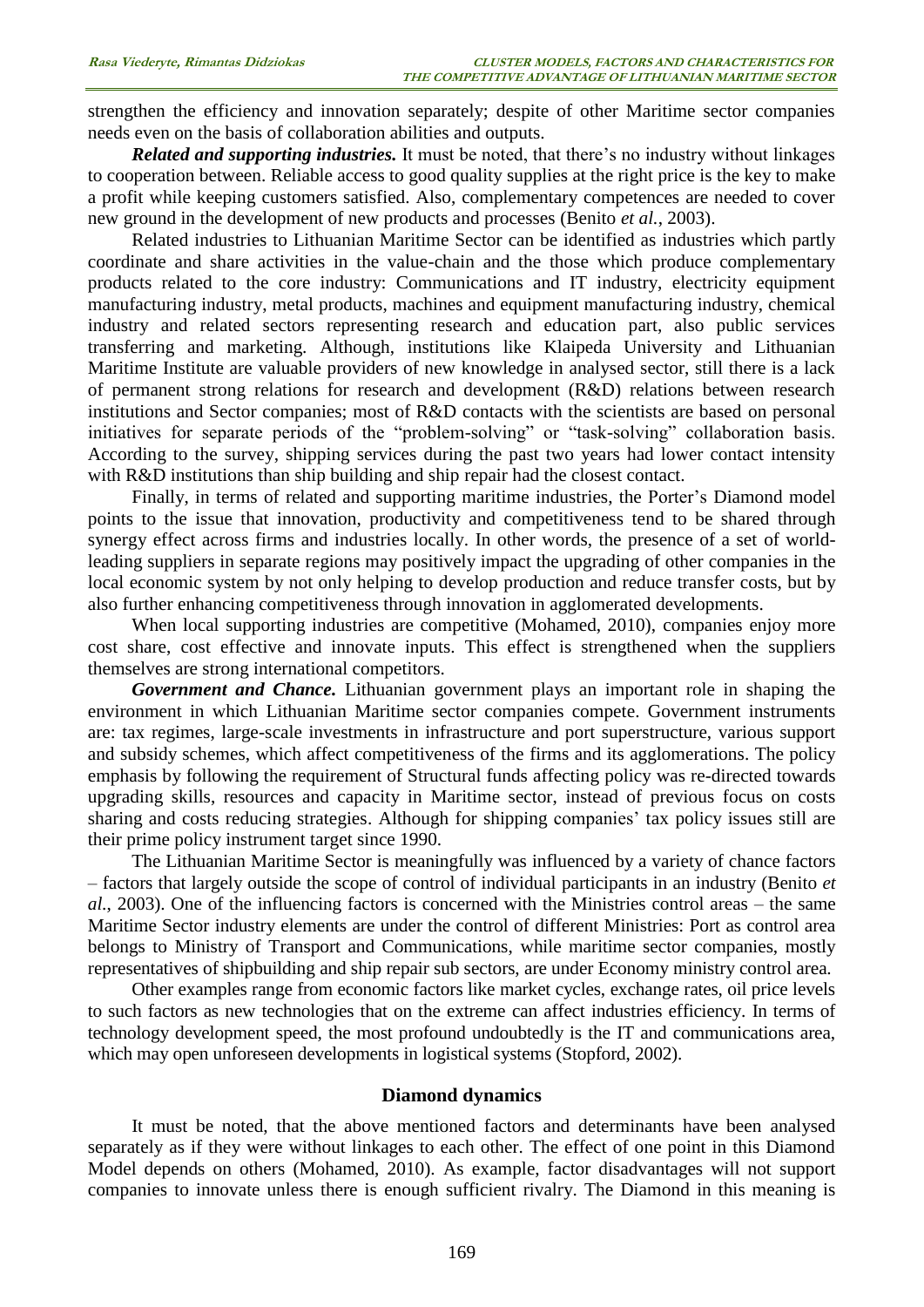self-reinforcing system. For example, a high level of rivalry often leads to the formation of unique specialized factors.

There is no still established method which could capture the all important interactions between the factors in the Diamond Models which obviously influence each other and which are continuously in conditions of change (Benito *et al*., 2003). Together they combine a complex, changes and it is whole system that establishes the competitive position of the Maritime Sector.

Strong and vital industrial sectors are recognized by their self-reinforcing upgrading systems, such as: pressure for innovation, complementary resources and knowledge externalities, which in turn lead to higher performance within rather than outside clusters (Porter, 1998; Benito *et al.*, 2003).

Fernando, I. (2013) explains, that the present stage in the developing destination competitiveness theory and knowledge having achieved a good basis upon which to identify relevant attributes of Maritime sector destination or cluster competitiveness, as particular value in turning the focus of research move towards assessing relative importance of attributes on competitiveness.

Despite of Porter's work, other researchers have continued to develop and have provided the explanation of some interesting insights, for example economic sociologists investigating innovation and learning processes in cities and regions and economists more focusing on the relationships between agglomeration structure and goals,, specialization rate and trade proximity. As a result coming from analysis, the level of attention and amount of studies which are focused on clustering analysis is still increasing.

# **4. Discussion**

Porter's Diamond model methodology for competitive advantage model of Lithuanian Maritime sector is analysed and presented through four main attributes: Factor conditions, Demand conditions, Related and supporting industries, also Firm strategy, structure and rivalry. Additionally two following variables, that indirectly influence the Diamond, are analysed in the context of this Lithuanian industrial sector: Chance events and Government. These six attributes promote or impede the creation of competitive advantages.

All conditions are presented as favourable for Lithuanian Marine sector. Analysis results show effective and convenient Lithuanian Maritime sector clustering abilities evaluation methodology. Although clustering analysis on the basis of M. Porter's Diamond model highlighted its advantages, the interconnection of conditions, factors and effects on the clustering, the economic theory has not yet explained and provided principles of model that allows the definition and the analysis of a process for implementing a successful clustering research.

The original Diamond Model describes what criteria a business region must meet in order to build an international competitive cluster environment in a Macro Economic perspective (Ekelund et al, 2007). Therefore, some of these criteria must be beneficial for the individual companies, since a successful cluster is consisting of successful companies. This is how the criteria of the Diamond Model are converted into Micro Economic benefits.

Porter presents clusters from Micro Economic perspective, i.e. how the companies benefit from a cluster environment. Since the introduction of the Diamond Model, a number of theories from different schools have been presented. Porter argues his Diamond model to be generally applicable, but as other theories are presented over time, there are a number of benefits not mentioned in Diamond Model.

Although, cluster model via Diamond structure and its variations highlighted their principal advantages, the interconnection of factors, conditions and their effect on the cluster, the economic theory has not yet explained neither provided a principle model that allows to define and to analyse successfully cluster determinants on the basis of competitiveness.

Due to the economic relations complexity and environment conditions that define cluster, it is necessary to develop research and modify Diamond model, that the theoretical structured model is validated in practice by adopting it with any existing clustering case.

Generally it must be noted that M. Porter's Diamond model could be successfully renewed